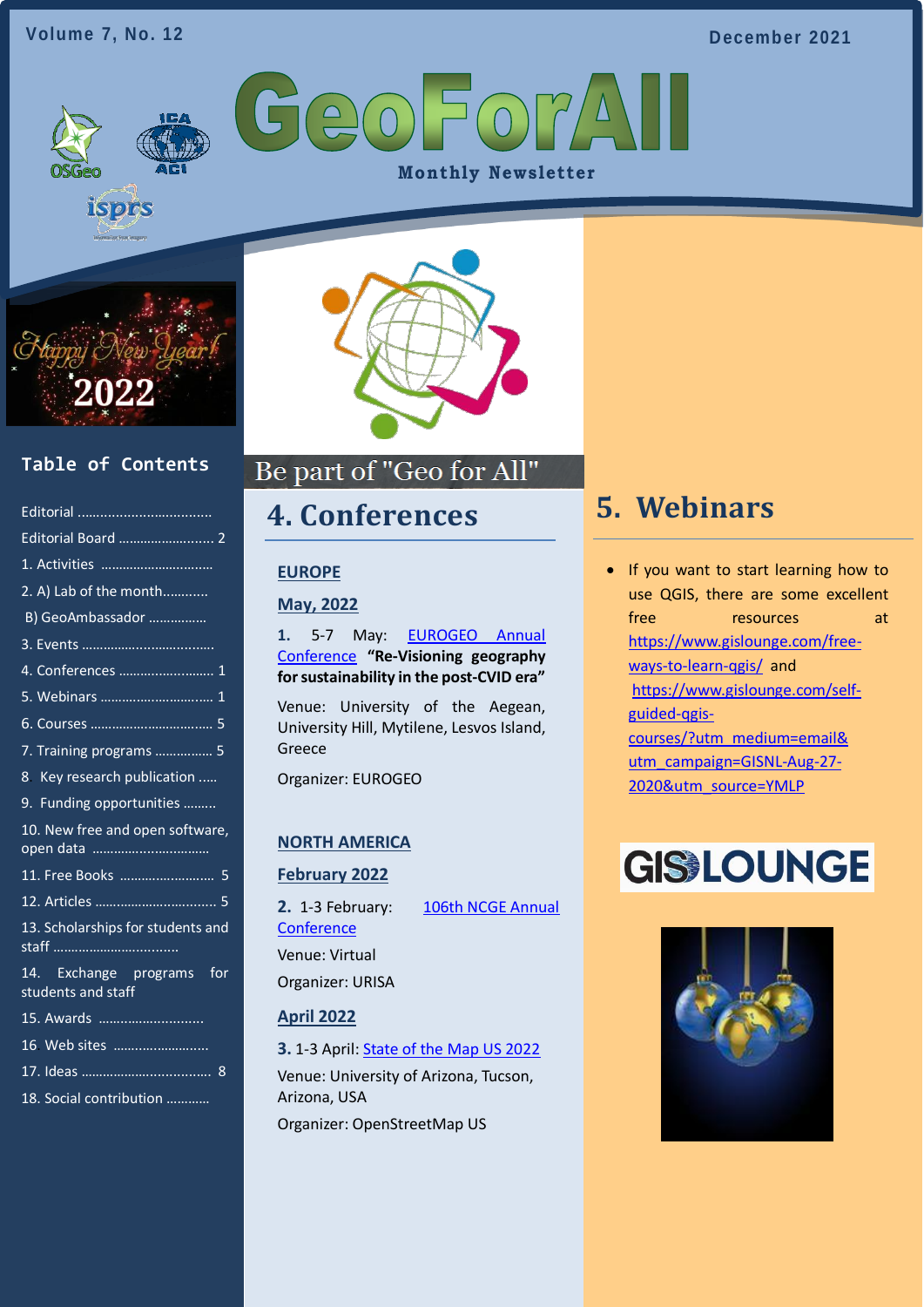





### <span id="page-1-0"></span>**Editorial Board**

| Please refer to the appropriate person according to the following table: |                                                                                                                                                                                                                                                                                                    |                                                                                                                                                                                                             |  |
|--------------------------------------------------------------------------|----------------------------------------------------------------------------------------------------------------------------------------------------------------------------------------------------------------------------------------------------------------------------------------------------|-------------------------------------------------------------------------------------------------------------------------------------------------------------------------------------------------------------|--|
| <b>Chief Editor</b>                                                      | Nikos Lambrinos, Professor, Dept. of Primary Education, Aristotle<br>University of Thessaloniki, Greece.<br>President of the Hellenic digital earth Centre of Excellence<br>labrinos@eled.auth.gr                                                                                                  | Oceania                                                                                                                                                                                                     |  |
| Co-editor                                                                | Rizwan Bulbul, Assistant Professor of GIScience<br>Head of Geospatial Research and Education Lab<br>Department of Space Science, Institute of Space Technology,<br>Islamabad, Pakistan<br>bulbul@grel.ist.edu.pk                                                                                   | India, Sri Lanka, Pakistan, Afghanistan, Nepal,<br>Burma, Iran, Iraq, Jordan, Syria, Israel, Lebanon,<br>Turkey, Saudi Arabia, Oman, Yemen, United Arab<br>Emirates, Kuwait and Islands of S. Pacific.      |  |
| Co-editors                                                               | Pavel Kikin, Senior Lecturer "Department of applied informatics<br>and IT", Siberian State Univer. of Geosystems and Technologies<br>Alexey Kolesnikov, Senior Lecturer "Department of cartography<br>and GIS", Siberian State Univer. of Geosystems and Technologies<br>it-technologies@yandex.ru | Russia, Mongolia, China, Japan, S. Korea,<br>Vietnam, Thailand, Malaysia, Laos, Myanmar,<br>Cambodia, Singapore, Brunei, Indonesia,<br>Philippines, Turkmenistan, Uzbekistan, Tajikistan<br>and Kyrgyzstan. |  |
| Co-editor                                                                | Rania Elsayed, Computers & Information Researcher, Division of<br>Scientific Training & Continuous Studies, National Authority for<br>Remote Sensing & Space Sciences, Cairo, Egypt.<br>ranyaalsayed@gmail.com                                                                                     | Africa                                                                                                                                                                                                      |  |
| Co-editor                                                                | Seraphim Alvanides, Reader (Geographical Information Science)<br>Northumbria University, Newcastle NE1 8ST, United Kingdom.<br>s.alvanides@gmail.com                                                                                                                                               | Scandinavian countries, Denmark, Germany,<br>Austria, Switzerland, UK, Ireland, Iceland                                                                                                                     |  |
| Co-editor                                                                | Antoni Perez Navaro, Associate Professor at Universitat Oberta de<br>Catalunya (UOC) Computer Sciences and Multimedia Department<br>aperezn@uoc.edu                                                                                                                                                | Italy, Malta, Spain, Portugal, France, Belgium, The<br>Netherlands, Luxemburg.                                                                                                                              |  |
| Co-editor                                                                | Emma Strong Planner with Pueblo County, Colorado<br>eestrong118@gmail.com                                                                                                                                                                                                                          | North and Central America                                                                                                                                                                                   |  |
| Co-editor                                                                | Sergio Acosta Y Lara, Departamento de Geomática<br>Dirección, Nacional de Topografía, Ministerio de Transporte y<br>Obras Públicas, URUGUAY<br>sergio.acostaylara@mtop.gub.uy                                                                                                                      | South America                                                                                                                                                                                               |  |
| Co-editor                                                                | Codrina Ilie, PhD student at the Technical University of Civil<br>Engineering, Bucharest, Romania                                                                                                                                                                                                  | The Balkans, Ukraine, Moldavia, Estonia,<br>Lithuania, Belarus, Latvia, Hungary, Czech<br>Republic, Slovakia                                                                                                |  |
| <b>Production Designer</b>                                               | Nikos Voudrislis, MSc, PhD in geography education.<br>nvoudris@gmail.com                                                                                                                                                                                                                           | Design and final formation of the newsletter                                                                                                                                                                |  |
|                                                                          | Paulo César Coronado Sánchez, Professor of computer sciences at<br>Universidad Distrital Francisco José de Caldas, Head of GISEPROI<br>and OSGeoLabUD research Group. Bogotá, Colombia<br>paulocoronado@gmail.com                                                                                  | Translator and designer of the Spanish Edition                                                                                                                                                              |  |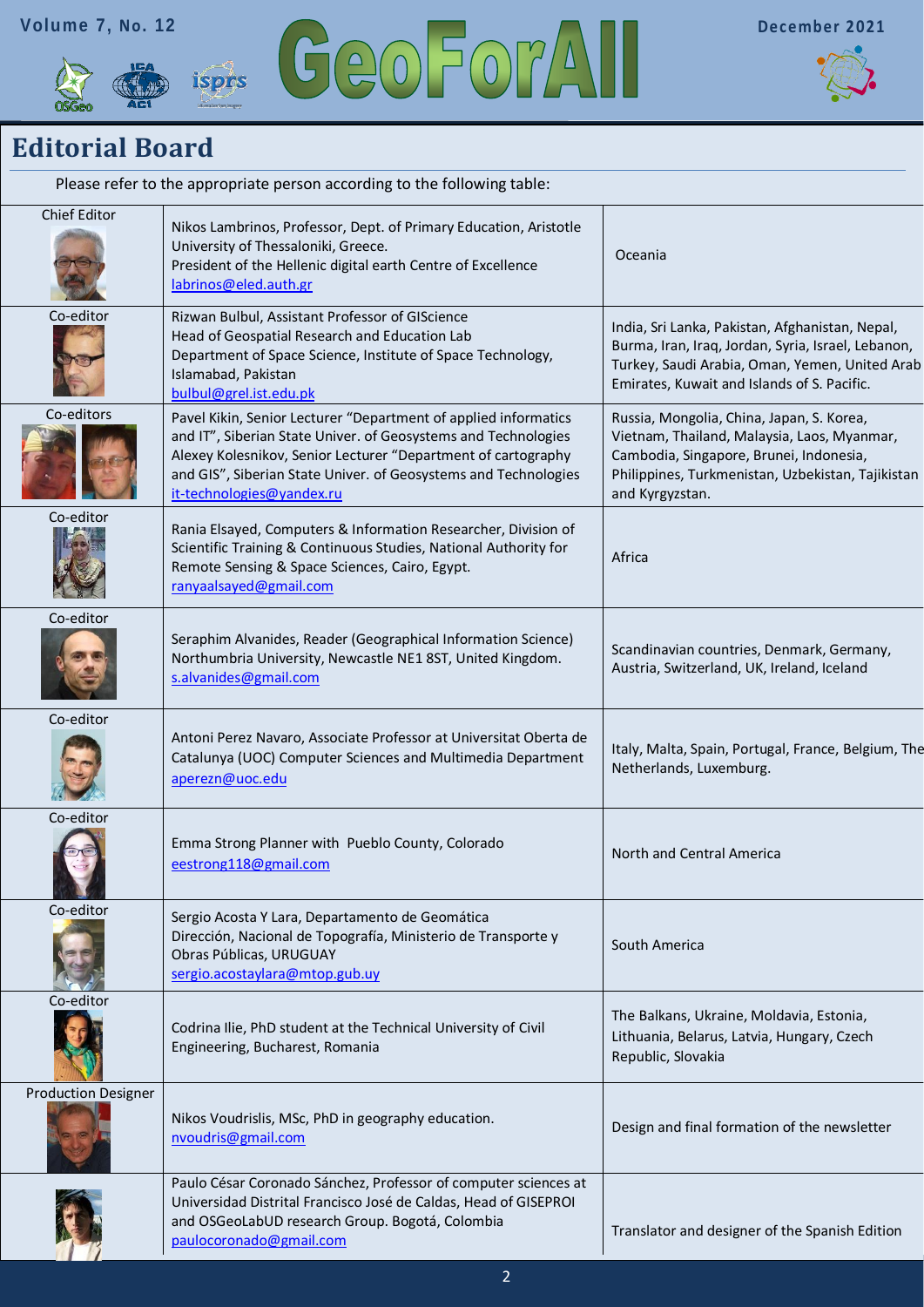



# **GeoForAll Themes**

isprs

▪ **OpenCity Smart** 

Theme under revision

▪ **Teacher Training & School Education** 

➢ Chairs: Elżbieta Wołoszyńska-Wiśniewska (Poland), Nikos Lambrinos (Greece)

➢ Mail list: [geoforall-teachertraining@lists.](mailto:geoforall-teachertraining@lists.osgeo.org)  [osgeo.org](mailto:geoforall-teachertraining@lists.osgeo.org)

➢ Website:

[http://wiki.osgeo.org/wiki/GeoForAll\\_TeacherTrai](http://wiki.osgeo.org/wiki/GeoForAll_TeacherTraining_SchoolEducation) [ning\\_SchoolEducation](http://wiki.osgeo.org/wiki/GeoForAll_TeacherTraining_SchoolEducation)

#### ▪ **CitizenScience**

➢ Chairs: Peter Mooney (Ireland) and Maria Brovelli (Italy)

➢ Mail list: [https://lists.osgeo.org/cgi](https://lists.osgeo.org/cgi-bin/mailman/listinfo/geoforall-geocrowd)[bin/mailman/listinfo/geoforall-geocrowd](https://lists.osgeo.org/cgi-bin/mailman/listinfo/geoforall-geocrowd)

➢ Website:

[http://wiki.osgeo.org/wiki/Geocrowdsourcing\\_Citi](http://wiki.osgeo.org/wiki/Geocrowdsourcing_CitizenScience_FOSS4G) [zenScience\\_FOSS4G](http://wiki.osgeo.org/wiki/Geocrowdsourcing_CitizenScience_FOSS4G)

▪ **AgriGIS**

➢ Chairs: Didier Leibovici (U.K.) and Nobusuke Iwasaki (Japan)

➢ Mail list: [https://lists.osgeo.org/cgi](https://lists.osgeo.org/cgi-bin/mailman/listinfo/geoforall-agrigis)[bin/mailman/listinfo/geoforall-agrigis](https://lists.osgeo.org/cgi-bin/mailman/listinfo/geoforall-agrigis)

➢ Website:<http://wiki.osgeo.org/wiki/Agrigis>

## **GeoForAll Regional Chairs and Contact Information**

### **North America Region**

Chairs: Helena Mitasova (USA), Charles Schweik (USA), Phillip Davis (USA) Subscribe at mail list [http://lists.osgeo.org/cgi](http://lists.osgeo.org/cgi-bin/mailman/listinfo/geoforall-northamerica)[bin/mailman/listinfo/geoforall-northamerica](http://lists.osgeo.org/cgi-bin/mailman/listinfo/geoforall-northamerica)

Email: [na.gfa.chair@osgeo.org](mailto:na.gfa.chair@osgeo.org)

### **Iberoamerican Region**

Chairs: Sergio Acosta y Lara (Uruguay) and Silvana Camboim (Brazil) and Antoni Pérez Navarro (Spain). Subscribe at mail list:

[https://lists.osgeo.org/mailman/listinfo/geoforall](https://lists.osgeo.org/mailman/listinfo/geoforall-iberoamerica)[iberoamerica](https://lists.osgeo.org/mailman/listinfo/geoforall-iberoamerica)

Email: [geoforall-iberoamerica@lists.osgeo.org.](mailto:geoforall-iberoamerica@lists.osgeo.org)

### **Africa Region**

Chairs: Msilikale Msilanga (Tanzania), Serena Coetzee (South Africa) and Bridget Fleming (South Africa) Subscribe at mail list [http://lists.osgeo.org/cgi](http://lists.osgeo.org/cgi-bin/mailman/listinfo/geoforall-africa)[bin/mailman/listinfo/geoforall-africa](http://lists.osgeo.org/cgi-bin/mailman/listinfo/geoforall-africa)

Email: [africa.gfa.chair@osgeo.org](mailto:africa.gfa.chair@osgeo.org)

### **Asia Region (including Australia)**

Chairs: Tuong Thuy Vu (Malaysia/Vietnam) and Venkatesh Raghavan (Japan/India) Subscribe at maillist [http://lists.osgeo.org/cgi](http://lists.osgeo.org/cgi-bin/mailman/listinfo/geoforall-asiaaustralia)[bin/mailman/listinfo/geoforall-asiaaustralia](http://lists.osgeo.org/cgi-bin/mailman/listinfo/geoforall-asiaaustralia) Email: [asia.gfa.chair@osgeo.org](mailto:asia.gfa.chair@osgeo.org)

#### **Europe Region**

Chairs: Maria Brovelli (Italy) and Peter Mooney (Ireland) Subscribe at mail list [http://lists.osgeo.org/cgi](http://lists.osgeo.org/cgi-bin/mailman/listinfo/geoforall-europe)[bin/mailman/listinfo/geoforall-europe](http://lists.osgeo.org/cgi-bin/mailman/listinfo/geoforall-europe)

Email: [eu.gfa.chair@osgeo.org](mailto:eu.gfa.chair@osgeo.org)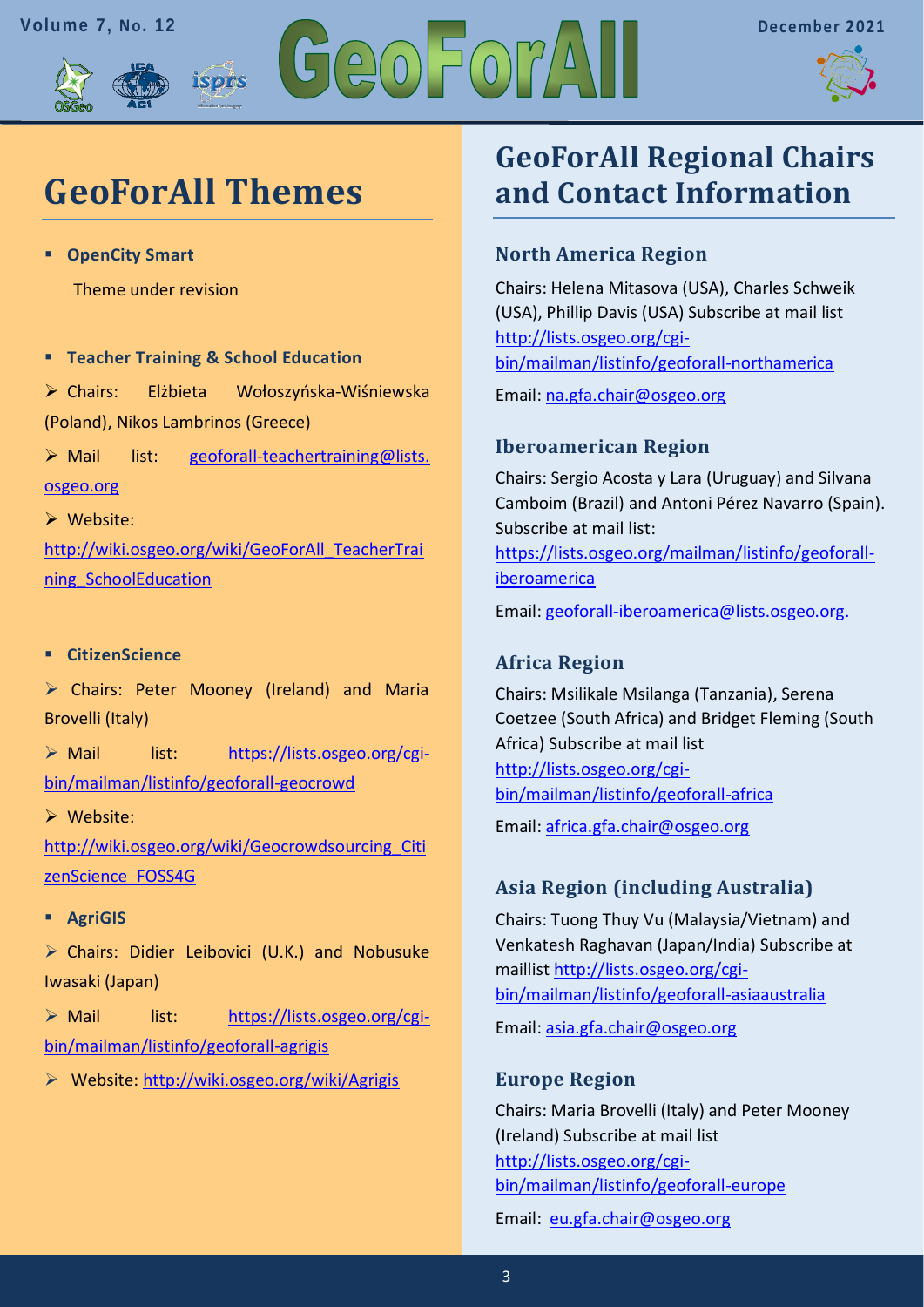



### **GeoAmbassador Content table**

| July 2016, Vol.2,             | Prof. Georg Gartner, Vienna University of     |
|-------------------------------|-----------------------------------------------|
| no.7                          | Technology                                    |
| Aug 2016, Vol.2,              | Prof. Silvana Philippi Camboim, Federal       |
| no.8                          | University of Paraná, Brazil                  |
| Sep 2016, Vol.2,<br>no.9      | Nimalika Fernando, Sri Lanka                  |
| Oct 2016, Vol.2,<br>no.10     | Sergio Acosta Y Lara, Montevideo Uruguay      |
| Nov 2016, Vol. 2,             | Victoria Rautenbach, Centre of                |
| no. 11                        | Geoinformation Science Univ. of Pretoria,     |
|                               | <b>South Africa</b>                           |
| Dec 2016, Vol.2,              | Dr. Daria Svidzinska, Taras Shevchenko        |
| no.12                         | National University of Kyiv, Ukraine          |
| Jan 2017, Vol.3 no.1          | Dr. Mark Ware, University of South Wakes, UK  |
| Feb 2017, Vol.3, no.          | Dr. Rafael Moreno Sanchez, Department of      |
| 2                             | Geography and Environmental Sciences,         |
|                               | University of Colorado Denver, USA            |
| March 2017, Vol.3             | Dr. Tuong Thuy Vu, School of Environmental    |
| no.3                          | and Geographical Sciences, University of      |
|                               | Nottingham, Malaysia campus                   |
| April 2017, Vol.3<br>no.4     | Michael P. Finn, U.S. Geological Survey       |
| May 2017, Vol.3<br>no.5       | Dr. Peter Mooney, Maynooth University, NASA   |
| June 2017, Vol.3<br>no.6      | Patrick Hogan, NASA                           |
| July 2017, Vol.3 no.7         | Prof. Dr. Josef Strobl, Salzburg              |
| September 2017,<br>Vol.3 no.9 | <b>Bridget Fleming, South Africa</b>          |
| October 2017, Vol.3<br>no.10  | Sven Schade, Joint Research Centre, Italy     |
| November 2017,                | Luciene Stamato Delazari, Universidade        |
| Vol.3 no.11                   | Federal do Paraná in Brazil                   |
| December 2017,<br>Vol.3 no.12 | Charlie Schweik, Univ. of Massachussets, USA  |
| January 2018, Vol.4           | Julia Wagemann, European Centre for           |
| no.1                          | <b>Medium-Range Weather Forecasts</b>         |
| February 2018,                | Barend Köbben, Department of Geo-             |
| Vol.4 no.2                    | Information Processing University of Twente   |
| March 2028, Vol.4<br>no.3     | Kurt Menke, Birds Eye View                    |
| April 2018, Vol.4             | Dr. Clous Rinner, Department of Geography     |
| no.4                          | and Environmental Studies at Ryerson          |
|                               | University, Toronto, Canada                   |
| June 2018, Vol.4,             | Martin Landa, Department of Geomatics,        |
| no.6                          | Faculty of Civil Engineering, Czech Technical |
|                               | University (CTU) in Prague                    |

### **Lab of the Month, Content table**

| Aug 2015, Vol.1               | Open Source Geospatial Lab, Kathmandu                                                             |
|-------------------------------|---------------------------------------------------------------------------------------------------|
| no.1                          | University, Nepal (Asia)                                                                          |
| Sep 2015, Vol.1<br>no.2       | FOSS4G Lab, University of Colarado Denver (USA)                                                   |
| Oct 2015, Vol.1,              | Open Source Geospatial Lab, University of                                                         |
| no.3                          | Southampton, UK (Europe)                                                                          |
| Nov 2015, Vol.1               | The Northeast Institute of Geography and                                                          |
| no.4                          | Agroecology of Chinese Academy of Science,                                                        |
|                               | China (Asia)                                                                                      |
| Jan 2016, Vol.2               | Centre for Geoinformation Science, University of                                                  |
| no.1                          | Pretoria, South Africa, (Africa)                                                                  |
| Feb 2016, Vol.2               | Open Source Geospatial Lab, University of                                                         |
| no.2                          | Newcastle, UK, (Europe)                                                                           |
| Mar 2016, Vol.2               | SMART Open Source Geospatial Lab, University                                                      |
| no.3                          | of Wollongong, (Australia)                                                                        |
| Apr 2016, Vol.2               | Regional Centre for Mapping of Resources for                                                      |
| no.4                          | Development, Nairobi, Kenya (Africa)                                                              |
| May 2016, Vol.2<br>no.5       | GeoDa Centre - Arizona State University, (USA)                                                    |
| June 2016, Vol.2              | Direccion Nacional de Topografia - MTOP                                                           |
| no.6                          | Montevideo, Uruguay, (South America)                                                              |
| July 2016, Vol.2              | SIGTE - University of Girona, Spain (Europe)                                                      |
| no.7                          |                                                                                                   |
| August 2016,                  | Open Source Geospatial Lab, Department of                                                         |
| Vol.2 no.8                    | Geodesy and Surveying, Budapest Univ. of                                                          |
|                               | Technology and Economics, Hungary (Europe).                                                       |
| September 2016,<br>Vol.2 no.9 | Open Source Geospatial Lab, Faculty of Geodesy,<br>University of Zagreb, Croatia, (Europe)        |
| October 2016,                 | Hellenic digital earth Centre of Excellence,                                                      |
| Vol.2 no.10                   | Aristotle University of Thessaloniki, Greece,                                                     |
|                               | (Europe)                                                                                          |
| November 2016,                | Department of Geoinformatics, Palacký                                                             |
| Vol.2 no.11                   | University in Olomouc, Czech Republic                                                             |
| December 2016,                | Asian Institute of Technology, Bangkog, Thailand                                                  |
| Vol.2 no.12                   |                                                                                                   |
| January 2017,                 | Spatial Lab, Texas A&M, Corpus Christi, USA                                                       |
| Vol.3 no.1                    |                                                                                                   |
| February 2017,                | Open Source Geospatial Lab, Faculty of Civil                                                      |
| Vol.3 no.2                    | Engineering, Belgrade, Serbia                                                                     |
| March 2017, Vol.3<br>no.3     | Geomatics and Earth Observation Laboratory<br>(GEOlab), Politecnico di Milano, Italy              |
| April 2017, Vol.3             | Faculty of Civil Engineering, Department of                                                       |
| no.4                          | Geomatics, Czech Technical University in Prague,                                                  |
|                               | Czech Republic                                                                                    |
| May 2017, Vol.3               | the Laboratory of socio-geographical research of                                                  |
| no.5                          | the University of Siena, ITALY                                                                    |
| June 2017, Vol.3              | A World Bridge program                                                                            |
| no.6                          |                                                                                                   |
| July 2017, Vol.3              | Department of Civil, Environmental and                                                            |
| no.7                          | Mechanical Engineering of the University of                                                       |
|                               | Trento, Italy                                                                                     |
| August 2017,<br>Vol.3 no.8    | Institute of Geography, Faculty of Science, Pavol<br>Jozef Šafárik University in Košice, Slovakia |
| November 2020,                | Universitat Oberta de Catalunya (UOC), Spain                                                      |
| Vol.6 no.11                   |                                                                                                   |
| January 2021,                 | gvSIG Uruguay Community, Uruguay                                                                  |
| Vol.7 no.01                   |                                                                                                   |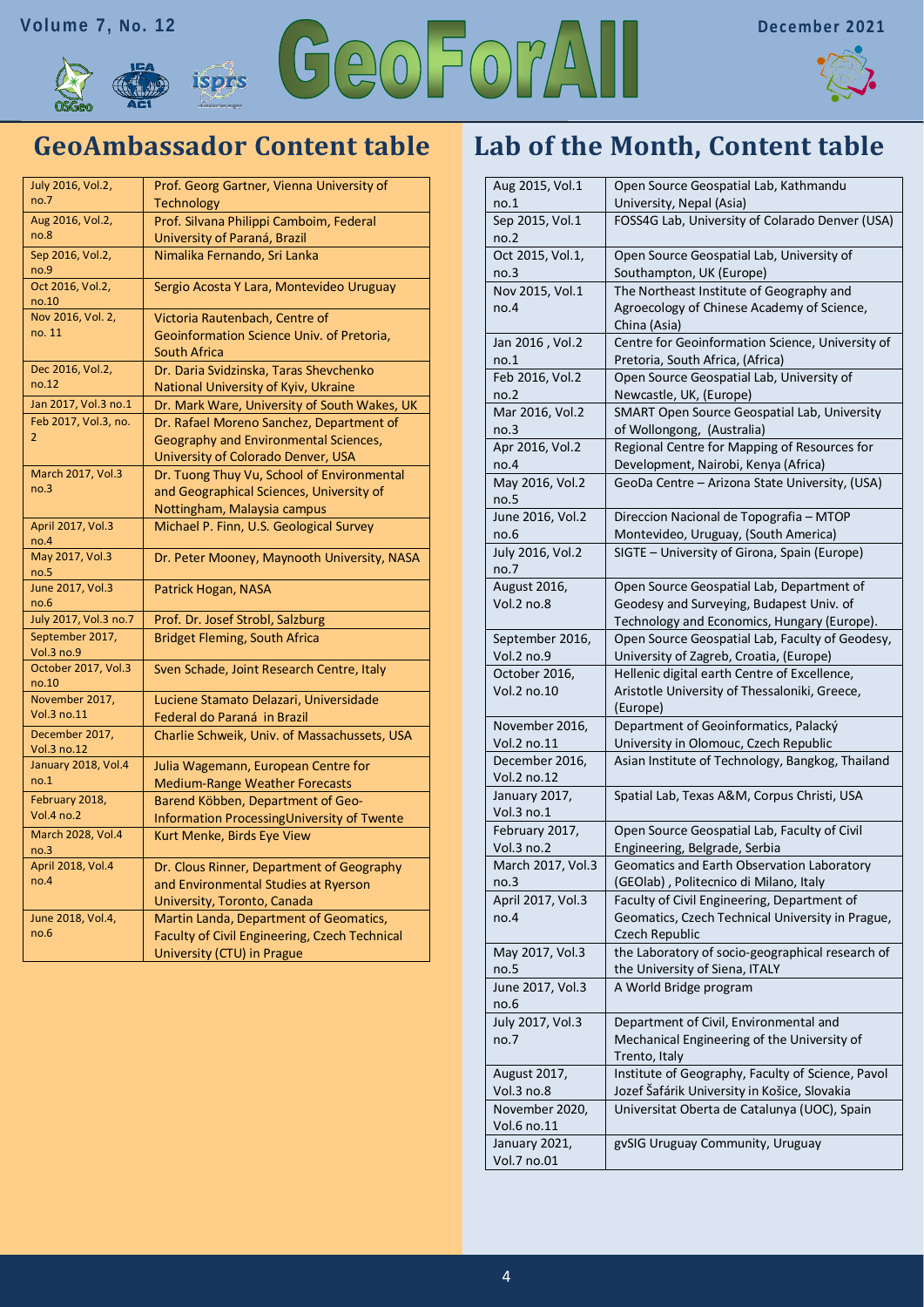



# <span id="page-4-0"></span>**6. Courses**

• Data Access Services – 3rd Drop-in Session Start date: Dec 9 End date: Dec 9 Organizer: EUMETSAT Type: Online Language: English Contact name: Pablo Benedicto; Ben Loveday Email: [Pablo.Benedicto@external.eumetsat.int](mailto:Pablo.Benedicto@external.eumetsat.int%20?subject=) Link: [https://training.eumetsat.int/course/view.ph](https://training.eumetsat.int/course/view.php?id=436) [p?id=436](https://training.eumetsat.int/course/view.php?id=436)

ispris

conference (FOSS4G) of the Open Source Geospatial Foundation. The annual FOSS4G conference is the largest global gathering for geospatial software. The full academic proceedings and individual papers from the FOSS4G Global conferences (Starting from [Nottingham FOSS4G\)](http://2013.foss4g.org/) are available at [https://scholarworks.umass.edu/foss4g/.](https://scholarworks.umass.edu/foss4g/) Recordings from FOSS4G presentations are also made available thanks to German National Library of **Science** and Technology at <https://av.tib.eu/publisher/FOSS4G> and the FOSS4G YouTube channel at <https://www.youtube.com/c/FOSS4G>

### <span id="page-4-1"></span>**7. Training programs**

• GeoForAll educational materials have been transferred to our new web site. [GeoForAll](https://www.osgeo.org/resources/)  [educational inventory system, a place to search](https://www.osgeo.org/resources/)  [and share educational materials](https://www.osgeo.org/resources/)

# <span id="page-4-2"></span>**11. Free books, educational materials, etc.**

• Visit the YouTube QGIS channel at [https://www.youtube.com/channel/UCGS162t4hk](https://www.youtube.com/channel/UCGS162t4hkOA0b35ucf1yng/videos) [OA0b35ucf1yng/videos](https://www.youtube.com/channel/UCGS162t4hkOA0b35ucf1yng/videos) to get videos of QGIS applications, representations and ideas.



• FOSS4G is the international edition of the Free and Open Source Software for Geospatial

# <span id="page-4-3"></span>**12. Articles**

### **Acronyms**

by **Nikos Lambrinos**, Chief Editor, and **Michael Finn**.

For those who would like to support this effort, please send any acronyms to the Chief Editor [\(labrinos@eled.auth.gr\)](mailto:labrinos@eled.auth.gr).

3DEP: 3-D Elevation Program

AAG: Association of American Geographers

AGI: Ambient Geographic Information

AGS: American Geographical Society

AGU: American Geophysical Union

AI: Artificial Intelligence

AM/FM: Automated Mapping/Facilities Management

API: Application Programming Interface

ASPRS: American Society for Photogrammetry and Remote Sensing

AURIN: Australian Urban Research Infrastructure Network

BBSRC: Biotechnology and Biological Sciences Research Council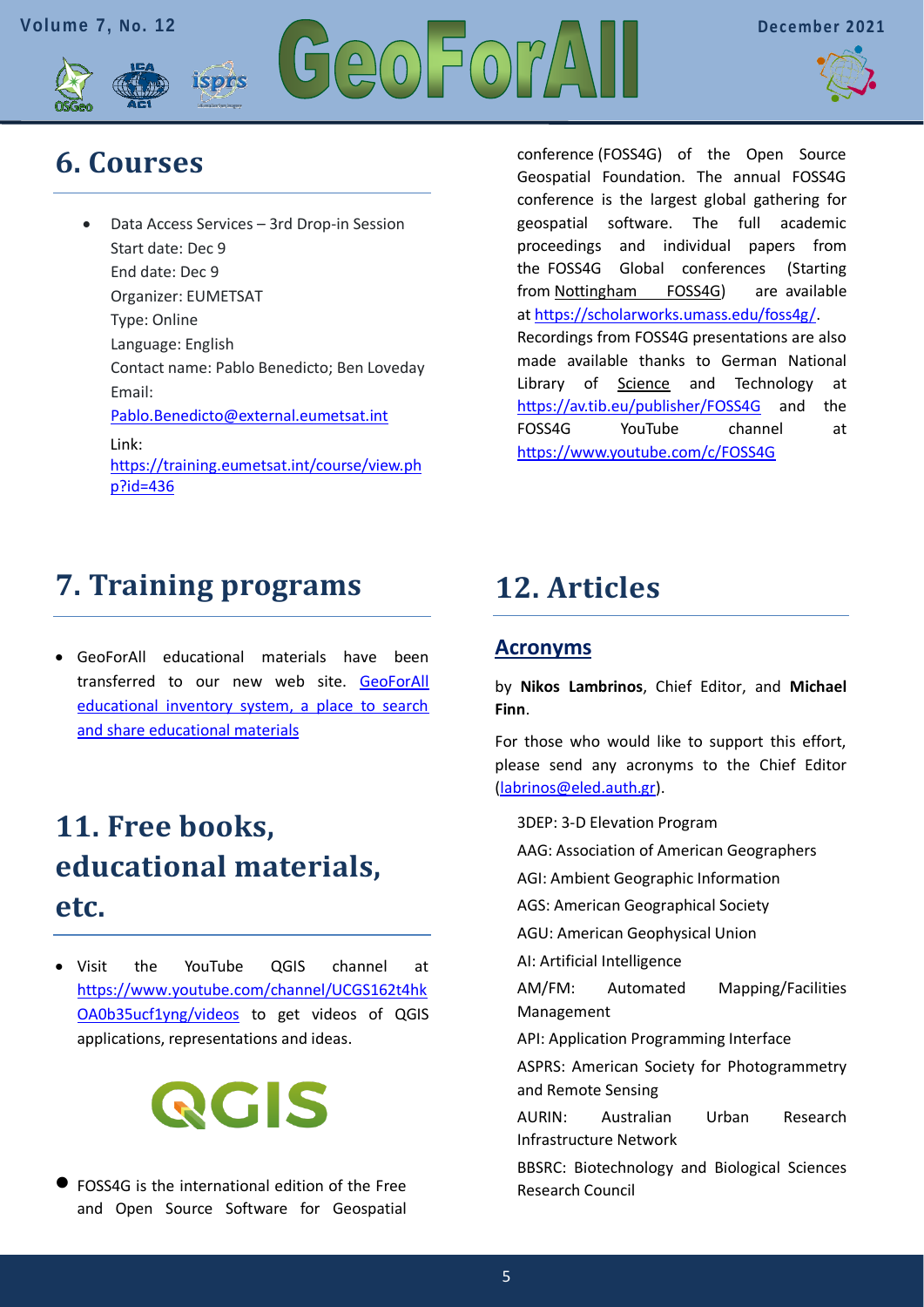isprs





BDS: BeiDou Navigation Satellite Demonstration System BIM: Building Information Modelling CAADP: Comprehensive African Agricultural Development Programme CAD: Computer Aided Design CaGIS: Cartograhy and Geographic Information Society CCGI: Collaboratively Contributed Geographic Information CEGIS: Center of Excellence for Geospatial Information Science CEOS: Committee on Earth Observation Satellites CI: CyberInfrastructure CLGE: The Council of European Geodetic Surveyors CODATA: Committee on Data for Science and **Technology** COGO: Coordinate geometry CRC: Census Research Centre CRS: Coordinate Reference System CSA: Canadian Space Agency CSSTEAP: Center for Space Science & Technology Education in Asia and the Pacific CUDA: Compute Unified Device Architecture DAAC: Distributed Active Archive Center (of NASA) DEM: Digital Elevation Model DSM: Digital Surface Models DWG: Design file format DXF: Drawing Interchange File ECMWF: European Center for Medium range Weather Forecasting EOS: Earth Observation Science EOSDIS: Earth Observing System and Data Information System EPA: Environmental Protection Agency EPSG: European Petrol Survey Group (used in projection IDs) ESA: European Space Agency

ESERO: European Space Education Resource **Office** EUROGI: European Umbrella Organisation for Geographic Information EuroSDR: European Spatial Data Research FOSS: Free and Open Source Software FOSS4G: Free and Open Source Software For Geospatial GCP: Ground Control Point GDAL: Geospatial Data Abstraction Library GEO: Group on Earth Observations GEO: Geosynchronous Earth Orbits GloFAS: Global Flood Awareness System GNSS: Global Navigational Satellite System GODAN: Global Open Data for Agriculture and Nutrition GPS: Global Positioning System GPX: GPS Exchange Format GRACE: Gravity Recovery and Climate Experiment (satellite program) GRASPgfs: Geospatial Resource for Agricultural Species and Pests and Pathogens with workflow integrated modeling to support Global Food Security GSoC: Google Summer of Code HLPF: High Level Political Forum (of UN) HOT: Humanitarian OpenStreetMap Team HPC: high-performance computing ICA: International Cartographic Association ICSU-WDS: International Council for Science – World Data System IDE: Spatial Data Infrastructure INSPIRE: Infrastructure for Spatial Information in Europe IPGH: Pan American Institute of Geography and History ISO: International Organization for Standardization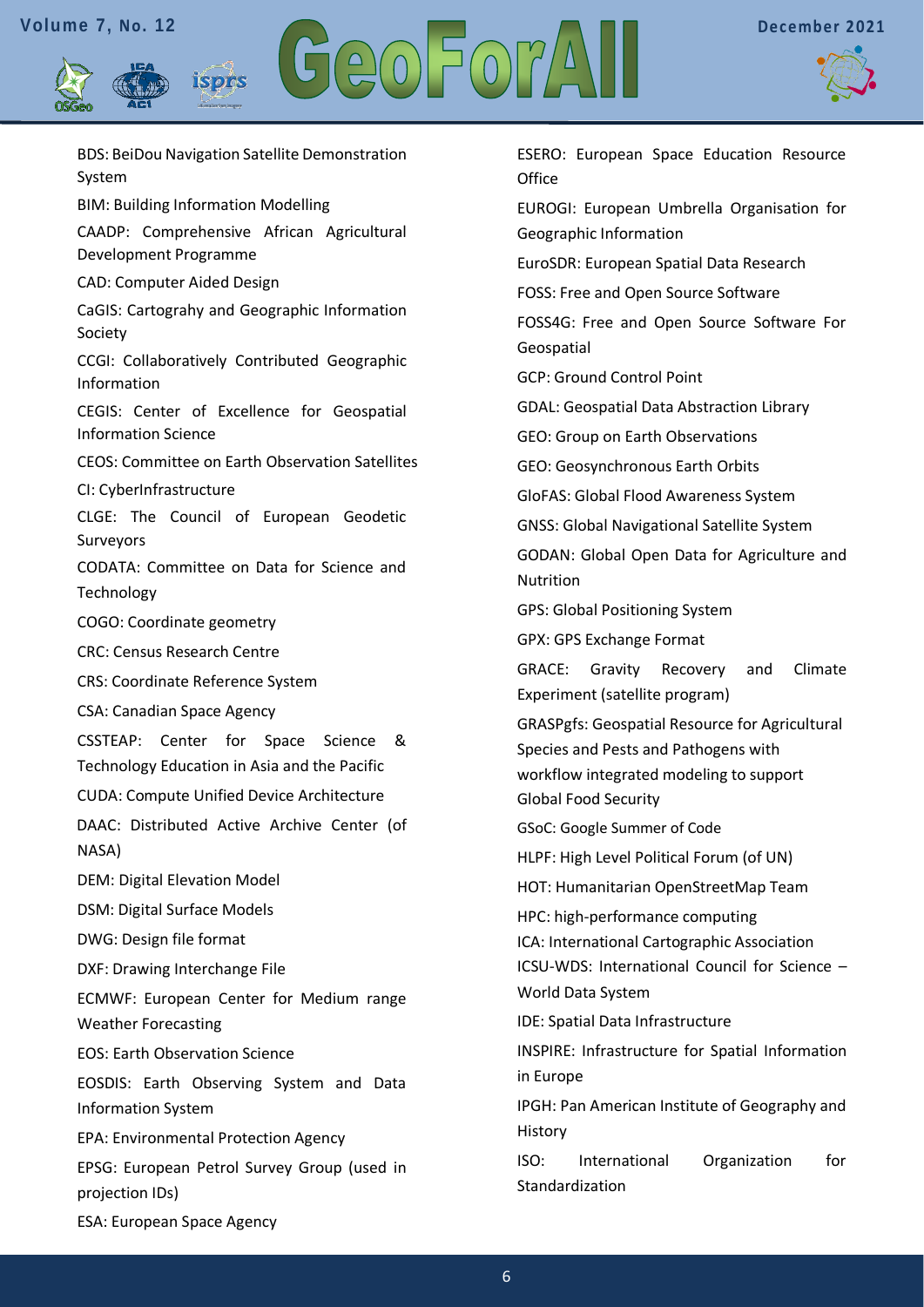isprs





ISPRS: International Society for Photogrammetry and Remote Sensing ISRO: Indian Space Research Organization JAXA: Japan Aerospace Exploration Agency KML: Keyhole Markup Language LBS: Location-Based Service LEO: Low Earth Orbits LiDAR: Light Detection and Ranging LOC: Local Organizing Committee LOD: Level Of Detail MEO: Medium Earth Orbits MIL: Media and Information Literacy MoU: Memorandum of Understanding MSS: Multispectral Scanner NAD: North American Datum NCSA: National Center for Supercomputing Applications NED: National Elevation Dataset NEPAD: NEw Partnership for African Development NGA: National Geospatial Intelligence Agency NHD: National Hydrologic Dataset NLCD: National Land Cover Dataset NOOSA: United Nations Office for Outer Space Affairs NRSA: Indian National Remote Sensing Agency NSDI: National Spatial Data Infrastructure NSF: National Science Foundation OECD: Organisation for Economic Co-Operation and Development OER: Open Educational Resources OGC: Open Geospatial Consortium OHI: International Hydrographic Office OSGeo: Open Source Geospatial Foundation OSM: OpenStreetMap OTB: Orfeo Tool Box PPGIS: Public Participation in Geographic Information Systems

PPSR: Public Participation in Scientific Research RBV: Return Beam Vidicon RCMRD: Regional Centre for Mapping of Resources for Development RDA: Research Data Alliance ROSCOSMOS: Russian Federal Space Agency ROSHYDROMET: Russian Federal Service for Hydrometeorologyand Enviromental Monitoring RUFORUM: Regional Universities Forum for capacity building in agriculture SaaS: Software as a Service SAR: Synthetic Aperture Radar SDG: Sustainable Development Goal SDI: Spatial Data Infrastructure SIG: Geographic Information System SIGTE: The GIS and Remote Sensing Service of the University of Girona, Spain SPIDER: open SPatial data Infrastructure eDucation nEtwoRk SQL: Structured Query Language STISA 2024: Science Technology Innovation Strategy for Africa STSM: Short Term Scientific Missions SWIR: Short Wave Infrared TIN: Triangulated Irregular Network UAV: Unmanned Aerial Vehicle UML: Unified Modeling Language UN-GGIM: United Nations Global Geospatial Information Management USGS: U.S. Geological Survey USGIF: United States Geospatial Intelligence Foundation VGI: Volunteered Geographic Information VNIR: Visible Near Infrared XSEDE: Extreme Science and Engineering Discovery Environment WCS: Web Coverage Service WFS: Web Feature Service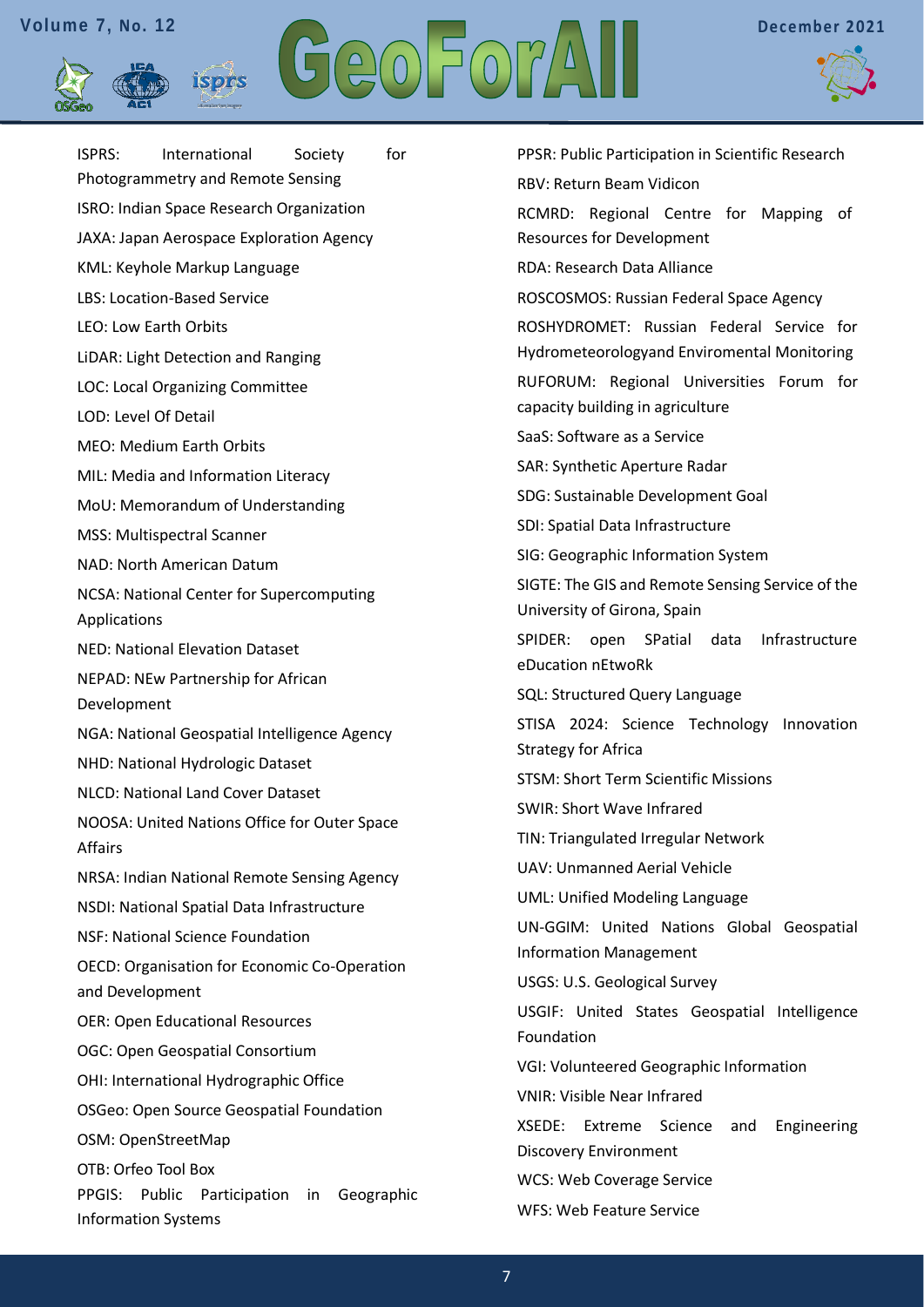



WGCapD: Working Group on Capacity Building and Data Democracy WGS: World Geodetic System WISERD: Wales Institute of Social & Economic Research, Data & Methods WMO: World Meteorological Organization WMS: Web Map Service WMTS: Web Map Tiles Services WOIS: Water Observation Information System WPS: Web Processing Service

isprs

Approved Abstracts: 10/01/2022 (put as planned papers online)

Manuscripts Due: 30/06/2022

Decision to Authors: 31/08/2022

Final Papers Due: 31/12/2022



More pieces of information are available at [\[https://onlinelibrary.wiley.com/pb](https://onlinelibrary.wiley.com/pb-assets/14679671/CfP_Open%20Geospatial%20Science%20Software%20and%20Education-1626741108927.pdf)[assets/14679671/CfP\\_Open%20Geospatial%20Scie](https://onlinelibrary.wiley.com/pb-assets/14679671/CfP_Open%20Geospatial%20Science%20Software%20and%20Education-1626741108927.pdf) [nce%20Software%20and%20Education-](https://onlinelibrary.wiley.com/pb-assets/14679671/CfP_Open%20Geospatial%20Science%20Software%20and%20Education-1626741108927.pdf)[1626741108927.pdf\]](https://onlinelibrary.wiley.com/pb-assets/14679671/CfP_Open%20Geospatial%20Science%20Software%20and%20Education-1626741108927.pdf)

# <span id="page-7-0"></span>**17. Ideas / Information**

**1.** If you are interested in educational material, then go to [https://www.osgeo.org/initiatives/geo-for](https://www.osgeo.org/initiatives/geo-for-all/in-your-classroom/)[all/in-your-classroom/](https://www.osgeo.org/initiatives/geo-for-all/in-your-classroom/) where you can find software resources for your classroom. Also, go to "Resources" <https://www.osgeo.org/resources/> to get a guidance on how to use open source projects and tools.

**2.** From Maria Antonia Brovelli, [\(maria.brovelli@polimi.it,](mailto:maria.brovelli@polimi.it) Professor of GIS and Digital Mapping, Politecnico di Milano)

We are happy to announce the new Special Issue "**Open Source Geospatial Science, Software and Education**" of Transaction in GIS [\[https://onlinelibrary.wiley.com/journal/14679671\]](https://onlinelibrary.wiley.com/journal/14679671).

Please consider submitting to the Special Issue original research contributions on all aspects of open source geospatial science, software and education as well as its applications.

#### **Important Dates**

Abstracts Due: 30/11/2021 (by email to: [a.mobasheri@uni-heidelberg.de](javascript:void(window.open() with c'ing [amin.mobasheri@gmail.com\)](javascript:void(window.open()

**3.** UNESCO is launching a call to constitute a roster of volunteer experts, prioritizing local and regional experts in the field of biodiversity and land restoration, environmental management and environmental law, as well as knowledge holders. Volunteer experts will provide technical advice, generate data, build partnerships and provide training so that local actors, particularly indigenous people, youths, and women, can share their learning and knowledge throughout the Networks of UNESCO designated sites and elements through targeted activities. More details at: [https://en.unesco.org/news/support-italy-unesco](https://en.unesco.org/news/support-italy-unesco-launches-international-network-environmental-experts)[launches-international-network-environmental](https://en.unesco.org/news/support-italy-unesco-launches-international-network-environmental-experts)[experts](https://en.unesco.org/news/support-italy-unesco-launches-international-network-environmental-experts)



**4.** Suchith Anand: The recording of the Challenge Poverty Lecture 2021 is available at [https://www.youtube.com/watch?v=qTbL\\_T0D](https://www.youtube.com/watch?v=qTbL_T0Dy3c) [y3c](https://www.youtube.com/watch?v=qTbL_T0Dy3c)